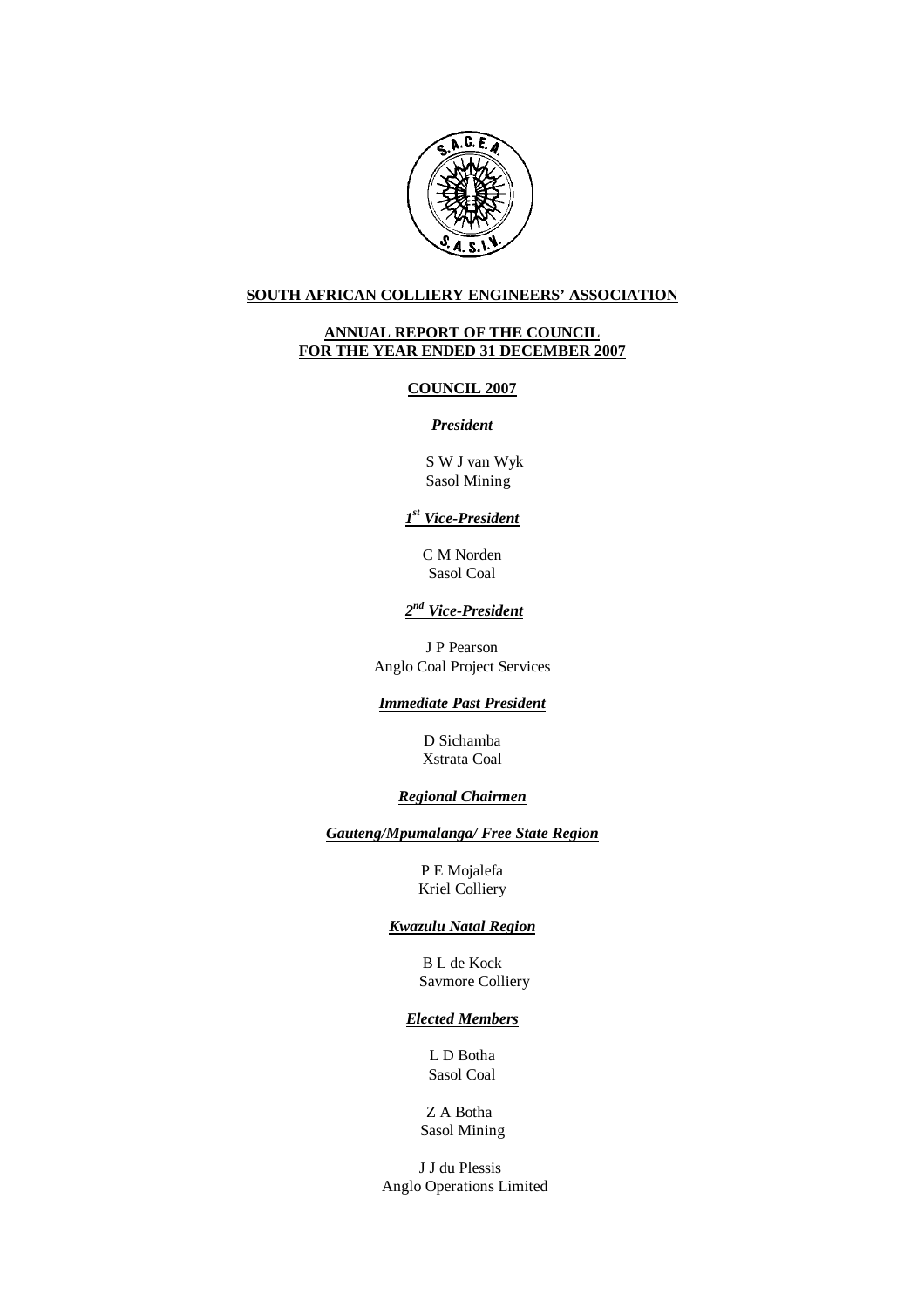G Q Gething Landau Colliery

> L E Kilian Exxaro Coal (Co-Opted)

A J Kotze Xstrata Coal (Resigned April 2007)

H A Lamprecht Anglo Coal Project Services (Resigned April 2007)

> M J Lourens Sasol Mining

H D J Phyoos Xstrata Coal (Co-Opted November 2007)

R M Power Middelburg Mine Services (Resigned September 2007)

> D E Wardle Sasol Mining

I M Williams (Joy Mining) (Co-Opted August 2007)

H Zwart Anglo Operations Limited

## *Secretary*

Mr S J Orchardson Mines Professional Associations' Secretariat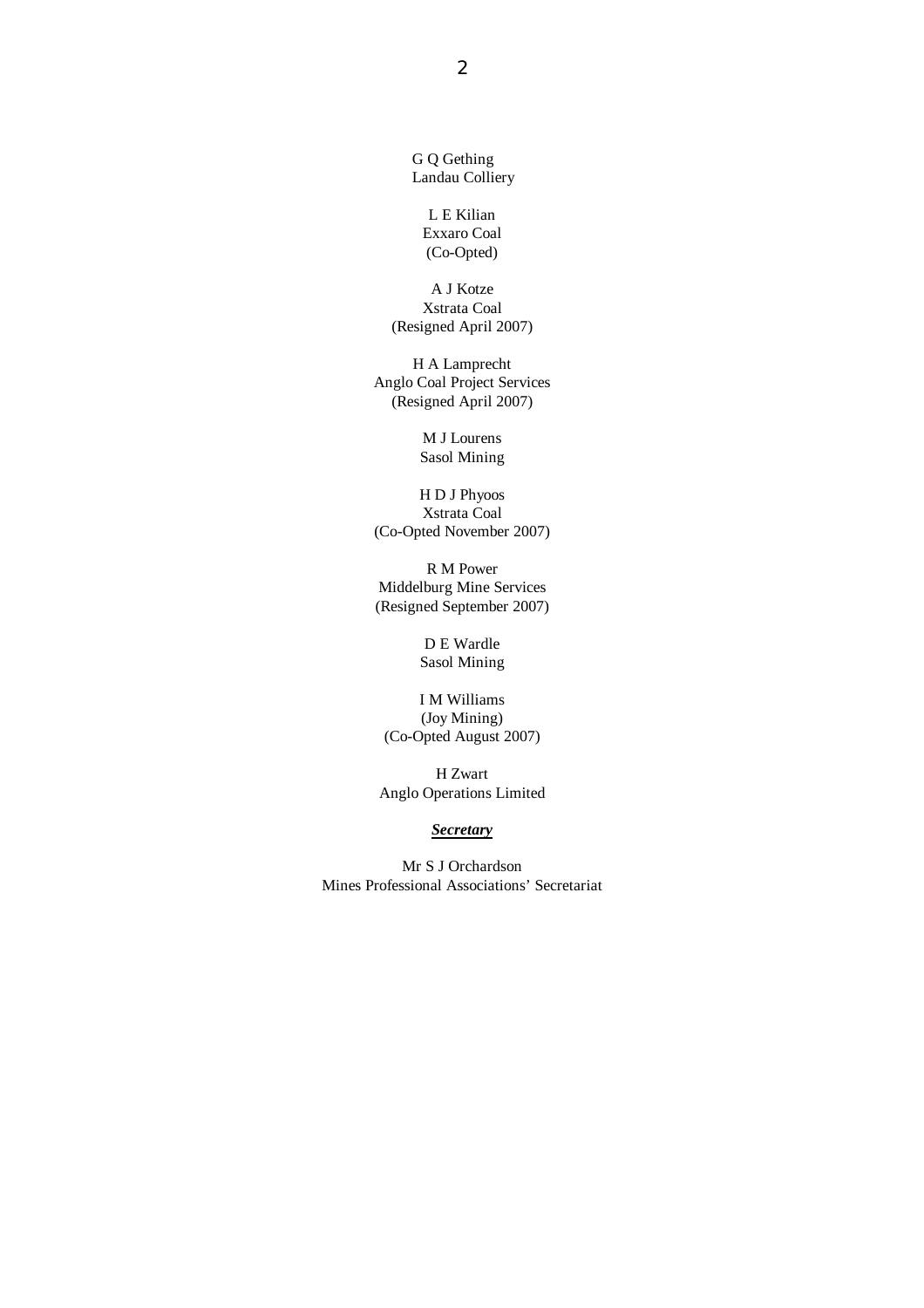#### **VISION STATEMENT**

The vision statement is

*To be a professional, dynamic, value-adding and influential body in our Industry* 

## *REPORT OF THE COUNCIL FOR THE YEAR ENDED 31 DECEMBER 2007*

Presented to members of the Association on the occasion of the Twenty Ninth Annual General Meeting held at Gracelands, Secunda, on Thursday 21 February 2008 at 11:00.

## *STRATEGIC PROCESS*

Your Council has continued to focus on the Association becoming an effective role player in the Coal Mining Industry. This process would be ongoing as the Council wished to ensure that the Association was effectively marketed and participated in the preparation of new legislation and Codes of Practice as well as safety targets and milestones set by the Mining Industry.

A strategic planning session was held in February 2007 to set out this course for the Association's interaction with its various stakeholders during 2007 and 2008.

The following priorities were identified and progressed through the year:

- Relationship for safer, healthy and smarter industry
- Broader Coal Industry Involvement
- Depth of Skills And Competency
- Financial Management

A presentation was given to members on the strategic direction being undertaken by the Council at Regional Meetings.

As part of the process the Council issues a Newsletter after each Council meeting giving members some insight into Council affairs and updating members on the Association activities.

## *FINANCE*

The financial statements appended to this report show that income for the year amounted to R586 271, made up of subscriptions received during the year from Full and Student members, interest received from investments, and the successful safety workshop and golf day. Expenditure amounted to R452958. Accumulated funds at the beginning of the year totaled R298 852 and with the transfer of the current year's net surplus of R133 312, an amount of R432 164 will be carried forward to 2008.

As part of the Association's objectives a successful golf day was held in October 2007 and the funds generated are included in the current net surplus for 2007. The event also promoted fellowship amongst members. A safety workshop was held in September 2007 which also generated funds for the Association. Both these events have become annual events supported by members and the local community.

Part of the accumulated funds has been used to fund the Association's initiative on the position of the certificated engineer, licensing and registration. The Council is currently strategizing on how to make best use of the surplus the general advancement of the Association.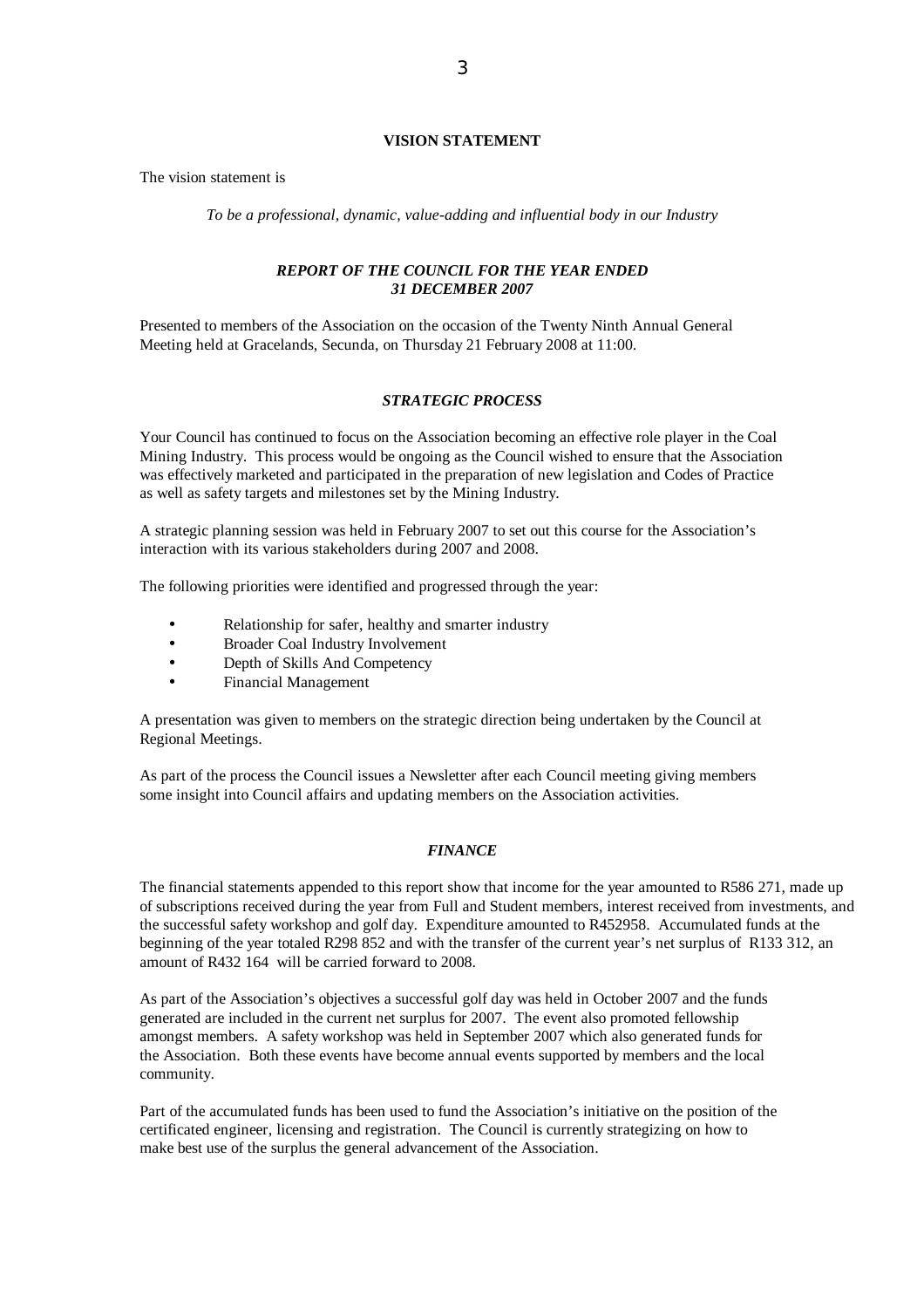#### *SUBSCRIPTIONS*

In terms of the Powers vested in it by the Association's Constitution and Rules, Council has agreed that the annual subscriptions for the ensuing year for Full and Affiliate members would remain at R650 (exclusive of VAT). The subscription for student members will be R195 (exclusive of VAT).

#### *MEMBERSHIP*

The membership of the Association as at 31 December 2007 was 258(219), made up of 171(155) Full members, 4 (3) Affiliate members, 62(44) Student Members, 21(17) Honorary Life members.

There has been a net increase of 39.

Council records that 117 of its members are registered with ECSA.

Membership certificates are issued to new Full members of the Association on a bi-annual basis.

#### *MEETINGS*

In addition to the monthly meetings of Council, Regular Regional Meetings were held during the year and feed-back from members through their Regional Representatives and Council members, provided valuable assistance to the workings of Council. The increased involvement required by your Council in a number of important areas meant that Council meetings were held on a monthly basis.

During the year under review, Kwazulu Natal Regional meetings were combined with those of the Southern Region of the South African Colliery Managers' Association took place, to the benefit of both Associations.

The nine Council and five Regional Meetings were well supported during the year and the commitment by members to the Association is a positive sign for the future well being of the Association and its activities.

Once again your President was invited to attend Council Meetings of the South African Colliery Managers' Association and wishes to thank its President, Mr J F Janse van Vuuren for maintaining close ties between the two Associations.

The Plant User Group had a very successful year with several technical visits. Attendance exceeded all expectations.

The Opencast and Underground User Group meetings were not well supported and several were cancelled.

## *INTERMINE TECHNICAL VISITS*

Council will continue to seek out interesting and diverse technical visits for members and give then the opportunity to experience other companies operations.

#### *MEETINGS OF PRESIDENTS AND VICE-PRESIDENTS*

The Association was again well represented at the inter-Association meetings of Presidents and Vice-Presidents, held in June and November 2007.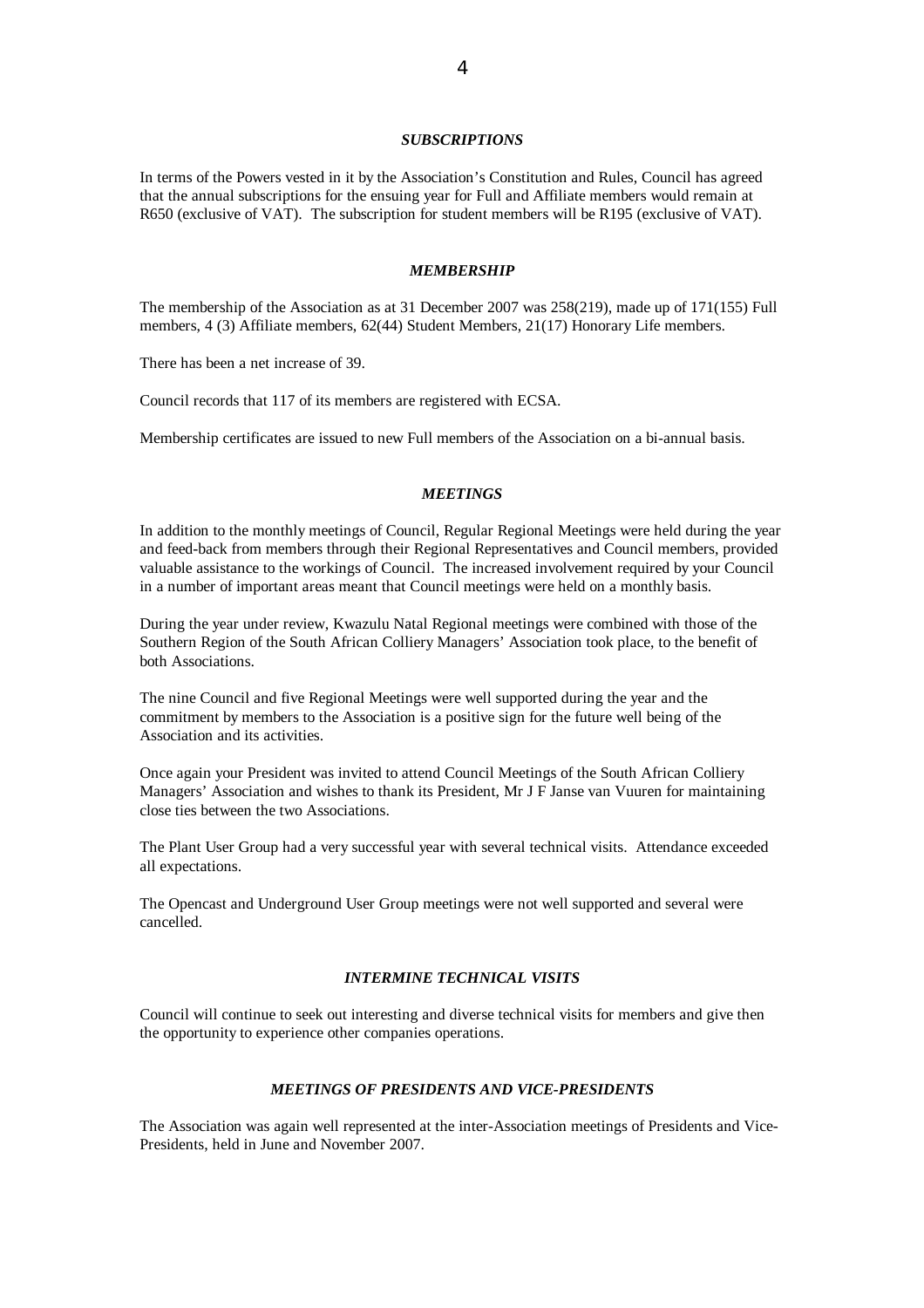This meeting continued to serve as a useful forum where matters of mutual interest and concern have been addressed, not only with other mining disciplines, but also with the President and senior representatives of the Chamber of Mines.

Matters discussed and reports received at these meetings included inter alia:

- 2007 Wage Negotiations
- ECSA
- Occupational Health and Safety Policy
- Regulations, Codes of Practice and Guidelines
- Industrial Relations Issues
- Licencing and Registration of Engineers
- **Electricity**
- **Water**

### *SAFETY AND HEALTH*

The Association and Council continue to place a high priority on safety improvements and the elimination of accidents.

Your Council extends its sincere congratulations to the Management and staff of the following mines for their safety achievements.

## *SAFETY*

#### **MINE SAFETY ACHIEVEMENTS**

Congratulations to the management and staff of all the mines who had safety achievements during 2007. The achievements will be acknowledged on 13 March at Coalsafe 2008.

### **ANNUAL SAFETY SEMINAR**

The fourth safety seminar with six presentations was held on 13 September 2007 hosted by Sasol with 150 members attending. The safety seminar was planned to maintain the Industry's safety focus during

the critical period running up to the end of the year. A CD was produced of the papers and distributed to participants. After the presentation facilitators actively engaged participants in a workshop to determine cause of incidents, general failure type and to determine prevention and core action plans.

## **2007 COLLIERY HEALTH AND SAFETY CAMPAIGN**

Your Association has once again been actively involved in the 2007 Colliery Safety and Health Campaign launch which took place on 15 March 2007 and remains fully committed to the Campaign's ideals for the promotion of safety and health in the Mining Industry.

### *SENTINEL MINING INDUSTRY RETIREMENT FUND*

The Association has actively participated through the South African Colliery Managers' Association's Trustee on the Sentinel Mining Industry Retirement Fund.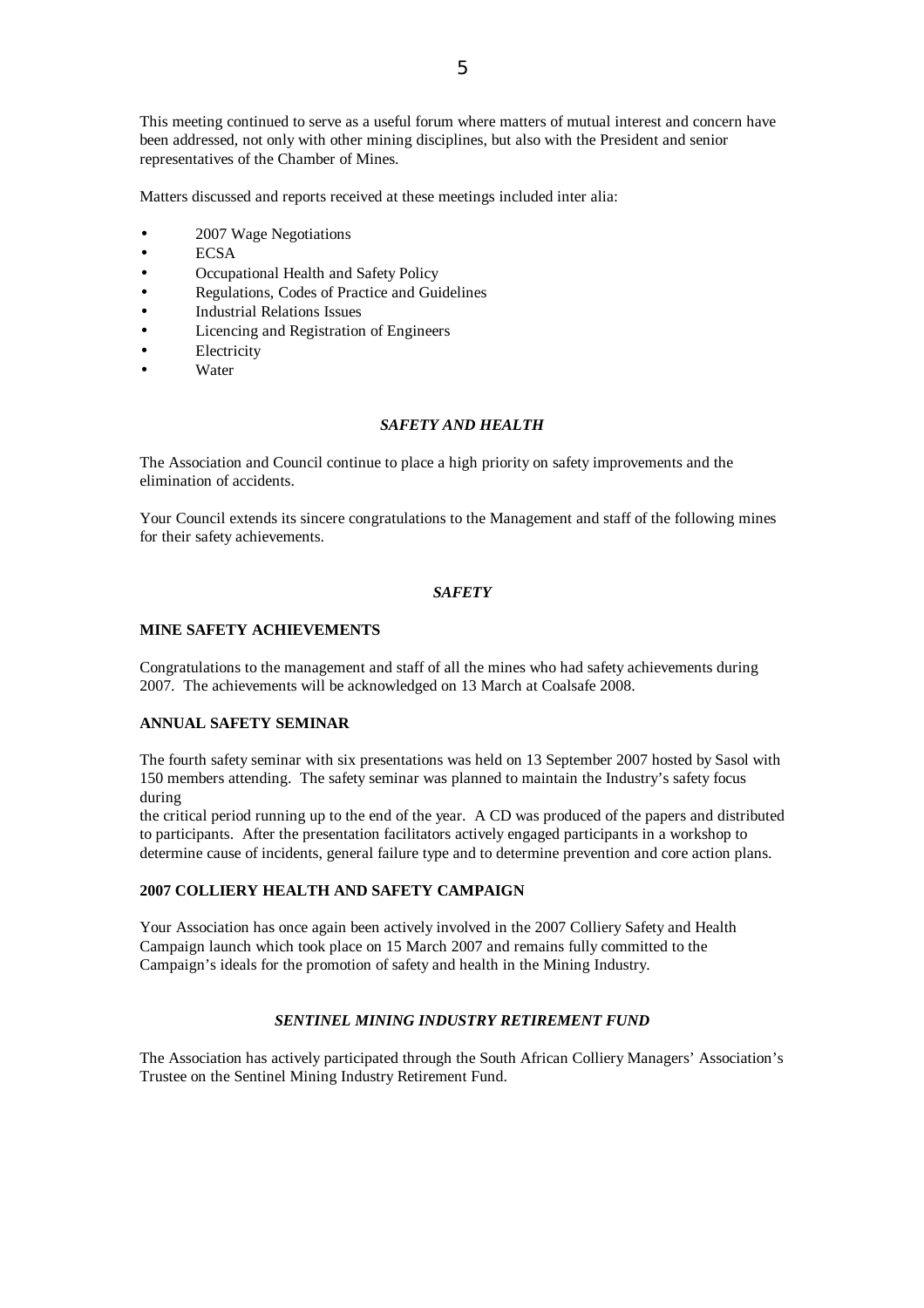## *MINERALS ACT AND REGULATIONS*

## **MINING QUALIFICATIONS AUTHORITY (MQA AND ENGINEERING COUNCIL OF SOUTH AFRICA (ECSA)**

Your Association continues to have a very active role in the MQA and ECSA. During the year the following progress was made:

#### **MPA Steering Committee**

During the year the MPAs Steering Committee met on a regular basis to deal withy the issues that arose regarding the new qualifications. More Associations are seeing the need to be aligned with the MPAs grouping and at this stage the following are involved to different degrees

- \* SA COLLIERY MANAGERS ASSOCIATION (SACMA)
- \* SA COLLIERY ENGINEERS ASSOCIATION (SACEA)
- \* ASSOCIATION OF MINE RESIDENT ENGINEERS (AMRE)
- ASSOCIATION OF MINE MANAGERS OF SOUTH AFRICA
- \* THE INSTITUTION OF CERTIFICATED MECHANICAL AND ELECTRICAL ENGINEERS, SOUTH AFRICA (ICMEESA)
- \* SOUTH AFRICAN COAL PROCESSING SOUTH AFRICA
- \* AGGREGATE AND SAND PRODUCERS ASSOCIATION OF SOUTH AFRICA (ASPASA)
- MINE METALLURGICAL MANAGERS ASSOCIATION (MMMA)
- \* SOUTH AFRICAN NATIONAL INSTITUTE OF ROCK ENGINEERING (SANIRE)
- \* MINE VENTILATION SOCIETY OF SOUTH AFRICA (MVS(SA))
- \* AFRICAN MINERALS ASSOCIATION (AMA)

*Extracts from a recent interview with Mr Richard Jennings, Vice-Chairman of the MPA Steering Committee illustrates the dynamic processes taking place on the mine managers qualifications and the need to register with ECSA.* 

Richard Jennings states that:

the Mine Professionals Association (MPAs) Steering Committee, was set-up nearly seven years ago by the councils of the relevant mines professional associations as a voluntary industry-based organisation to proactively engage with Engineering Council of South Africa (ECSA), the Mining Qualifications Authority (MQA), the Chamber of Mines and other interested parties, with regards the new dispensation relating to qualifications and the need for register with ECSA.

The need to be involved was around competent current practitioner becoming involved as representative to ensure that the minimum level of competence and continued access was maintained to ensure that the persons carrying out engineering work can do so in a safe manner. He says the registration process can be used an appropriate mechanism to regulate the persons performing engineering work, so that competent person are held accountable for engineering practices.

"In the beginning of this process we realised that we needed to align the position and stance of the various professional associations' across the board and we also wanted to ensure that the interpretation of the changes were fully understood by all the affected parties. We also wanted representation on the MQA (Mining Qualifications Association) and ECSA, to be able to make meaningful contributions to the debate and to ensure that appropriate competency standards, access and progression for practitioners were assured." says Jennings.

The MPA's engagement with the different bodies means that relevant industry issues are kept on the table and coordinated throughout the process. This process also forms part of the review process that has seen mining engineering qualifications and programs at the various universities and educational training facilities in the country come under the spotlight.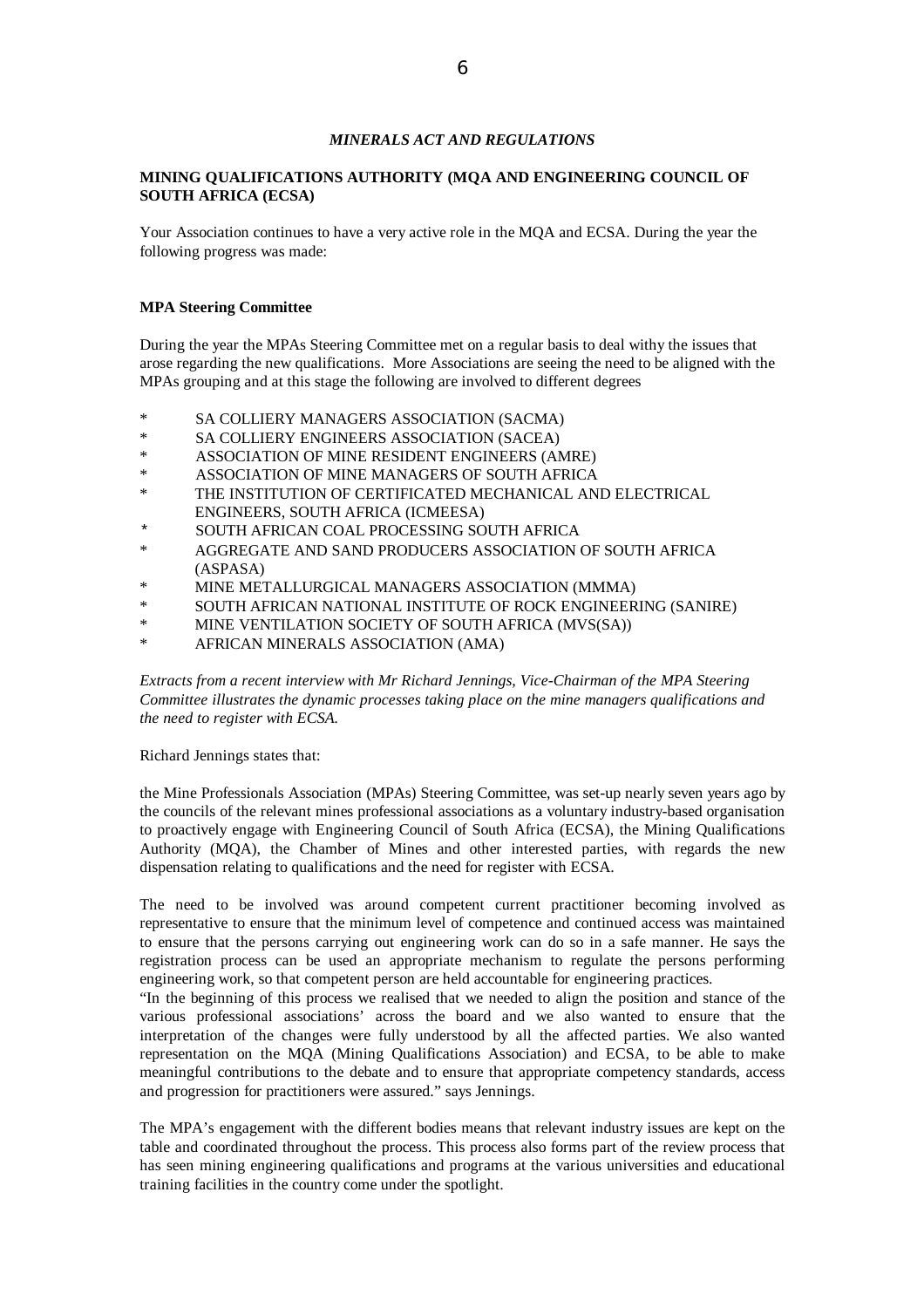Mr Jennings feels that the holistic reform is positive for the sector and the country. "In terms of registration, employers can be assured that the persons that they appoint have been judged competent by their peers and the industry, through a standardised process. The process also allows for the persons registered maintaining their competency current and relevant to their area of practice. The intention is that the qualifications are recognised by their peers, both in and out of South Africa." says Jennings.

He says that reluctance and resistance to the new legislation/processes has largely been driven by the fact that there are many stakeholders each with their own concerns which need to be taken into account, debated and resolved. He says: "It has taken a lot of time and legal opinion to get to the decision that engineering is part of the built environment and within the domain of the Department of Public works."

The objectives of the MPAs who represent the practitioner, is to ensure that a workable dispensation be created that would enable compliance to all the different legislatory requirements that impact on the practitioner.

Mr Jennings also states, other interested and affected parties concerns now that some of the issues are coming to fruition need to be addressed and fully debated and understood. "Of course everyone involved realises that we're dealing with people's livelihoods and career paths," he says. He adds that as MPAs they are mindful that it's not just the large-scale mine operations that fall into the new dispensation, but also some smaller players, who in many cases have not had a voice and are made up of small groups of people who have been doing their jobs for decades and don't necessarily have qualifications to prove their skill levels.

This is one of the current discussion points in the registration process. Some form of recognition of prior learning needs to be put into place to satisfy all parties. It is likely, that some carefully defined exemptions will need to be agreed upon, to cover these persons and the impact the legislation might have on them. How these issues will be implemented and monitored still needs to be sorted out. What arrangements need to be put into place to accommodate those who do not have formal engineering qualifications, but possibly have the necessary experience and competence in their field is another issue to be resolved.

One of the proposals is that various unit standards be developed to allow for progression and articulation for those who might wish to enhance their skills and qualifications. It has been designed to allow progression from baseline ABET training to whatever level the individual can demonstrate and wishes to achieve in the industry. Jennings stresses that the process is designed to allow access to individuals who wish to avail themselves of the opportunity to develop in the mining industry. The process is about allowing all persons access while maintaining the industry standards.

The ECSA Council has agreed to amend the original Rules for the recognition of Voluntary Associations (VAs) to accommodate some of the smaller Professional Associations who would not be eligible to apply for recognition. The role of the MPA Steering Committee with respect to the application for recognition of MPAS as VAs has been clarified and a uniform approach taken.

The ECSA has issued its approved policy on continuing professional development (CPD) which will be implemented from 1 January 2006. Persons (individuals) registered with ECSA, will in due course receive official correspondence in this regard from the ECSA. Person registered with ECSA will have to prove compliance with CPD requirements in 5-year cycles if they want to retain their registration with ECSA.

Your Association continues to encourage members to register with ECSA and in this way it will be in a position to influence ECSA's decision making process.

#### **OCCUPATIONAL, HEALTH AND SAFETY POLICY COMMITTEE (OH&SPC)**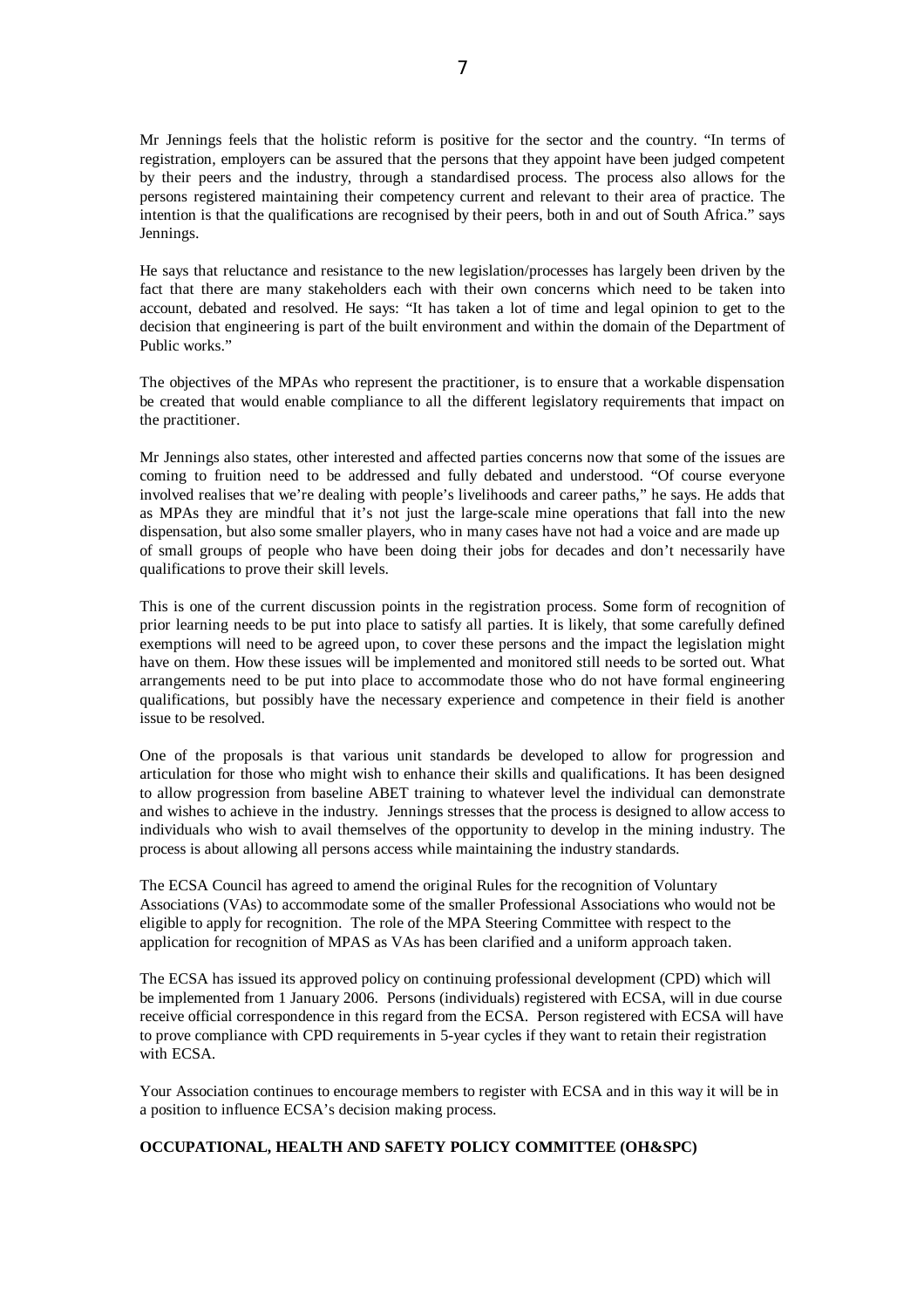Your Association is represented on the Occupational, Health and Safety Policy Committee of the Chamber of Mines by Mr W Marais, and a representative from the South African Colliery Engineers' Association.

This body is the main employer caucus for the Mining Regulations Advisory Committee (MRAC) and various issues related to occupational health and safety are tabled for comment, before mandates are passed on to MRAC members.

During the year under review the main emphasis has been to complete the regulatory review, however a number of issues of concern have been raised by the various stakeholders which showed the review and approval process down.

The Chamber, through OH&SPC appointed consultants to assist with an acid test enquiry to establish the possible impact that proposed regulations on practicing engineers in the Mining Industry may have on appointments. The results from a survey conducted are being submitted by mines at present and this should position the Chamber to positively engage with ECSA with regard to appointments and qualifications.

During the Health and Safety Summit of 2007 it was agreed to establish a Mining Industry Occupational Health and Safety Best Practices Adoption System. The appointment of teams to investigate best practices have been appointed and research is being carried out to identify best practices to be nominated for adoption.

### **Qualification and Registration with ECSA**

The Chamber commissioned an acid test questionnaire for completion by Mining Houses. These will be analysed and feedback given in early 2008.

### *PAPERS AND TECHNICAL NOTES*

Whilst it is noted that technical notes were presented during the year at Regional meetings, the call for the preparation and presentation of full technical papers has largely gone unheeded, and your Council would again urge that this matter receive urgent attention from members as these technical papers, besides being a valuable source for the dissemination of information, also serve as an educational tool for future mining engineers.

The following technical papers and presentations were made at the Association's General Meeting on 31 August 2007:

| Status Report on the Certificated Engineering Qualification                          | C M Norden (Vice-President) |
|--------------------------------------------------------------------------------------|-----------------------------|
| Debottlenecking a Coal Mine's Electrical Equipment in a<br><b>Production Section</b> | D Horn                      |
| Independent Isolation of Shuttle Car Conveyor Circuit                                | V Singh                     |
| At Regional Meetings during the year                                                 |                             |
| Tractor Trailer Combinations Safety and Braking                                      | P Schutte (Sasol Mining)    |
| <b>ECSA</b> Registration and CPD Points Update                                       | C M Norden (Sasol Mining)   |
| <b>DME</b> Presentation                                                              | L Bezuidenhout              |
| SACEA's Strategy for 2007                                                            | J P Pearson                 |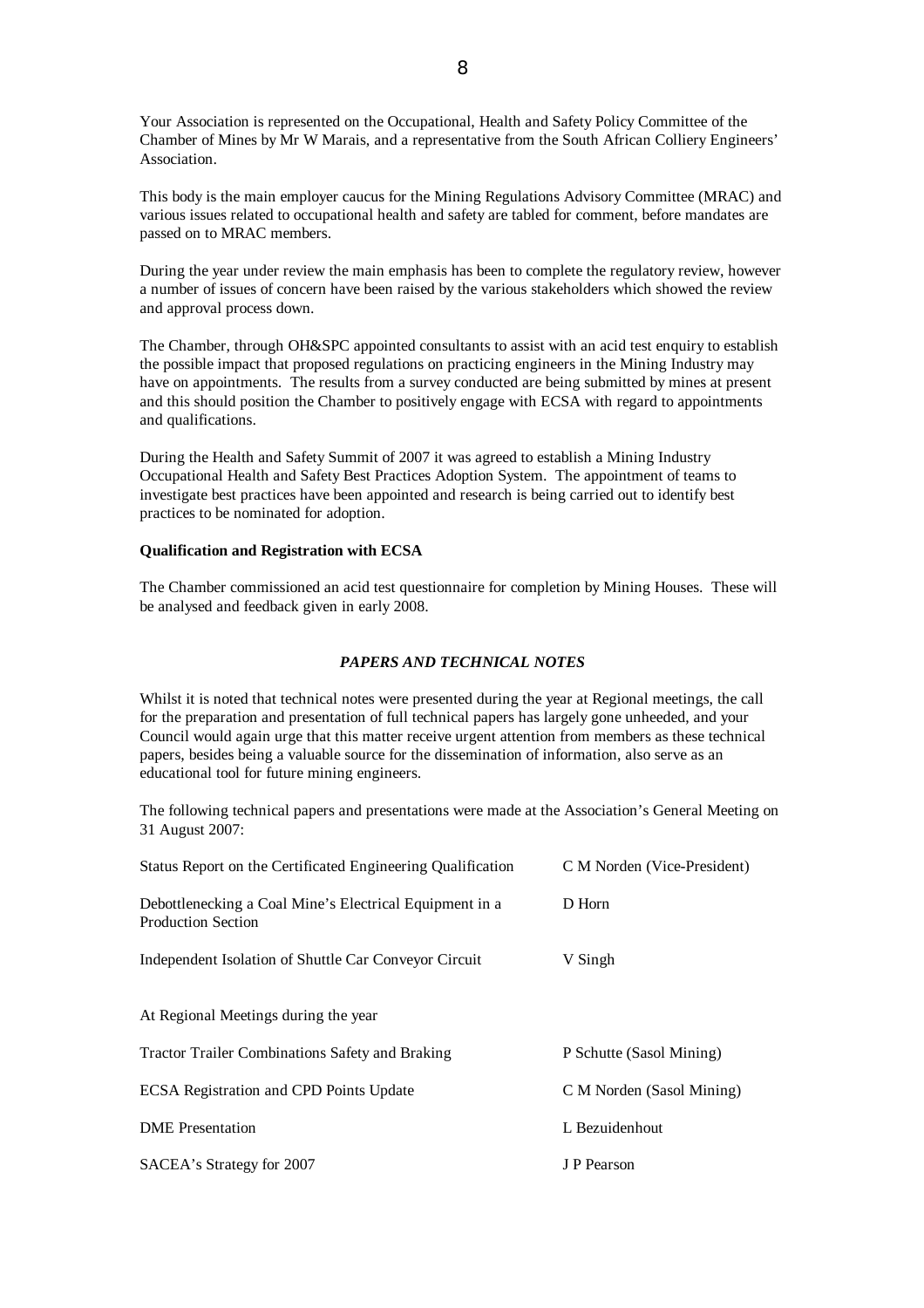| <b>Magnetic Coupling</b>                                                                     | M Fanoe         |
|----------------------------------------------------------------------------------------------|-----------------|
| <b>Questionnaire for Engineers</b><br>Good Year Tyres Belt Guard System for Steel Cord Belts | F Wolmans (DME) |
| Wind Energy Saving Initiatives                                                               | J P Pearson     |
| Collision Avoidance on TMM's                                                                 | <b>Becker</b>   |
| Continuous Improvement on Conveyor Belts                                                     | L Jose          |
| People Vehicle Detection                                                                     | R Murley (AMRE) |

### *MERIT AWARDS*

The standard and quality of technical papers presented during 2007 continue to be of high standard. The Editorial Committee has agreed to review the 2007 papers in the new year to decide if a gold medal award is merited.

Certificates of Merit were awarded to:

Messrs C M Norden, V Singh, P Schutte, L Bezuidenhout, J P Pearson, M Fanoe and F Wolmans.

## *AWARDS SCHEME*

Your Council introduced an awards scheme in 2000 utilizing the Association's surplus funds to promote the advancement of education within the engineering discipline of the Coal Mining Industry.

The award for the Best Certificated Engineer who had passed their Plant and Law examinations in 2007 was made to Mr Le Clus Taute.

The best apprentice award for 2006 at the Colliery Training College was awarded to Mr C J Janse van Nieuwenhuizen at a function in May 2007.

## *PRESIDENTIAL FUNCTION*

The 2007 combined General Meeting and Annual Presidential Function was held at the Royal Swazi Sun Hotel, Swaziland 31 August - 2 September 2007. The function was well attended by 74 members and provided an opportunity for members to network and share information.

The successful Presidential function culminated with the traditional Black Tie banquet on 1 September 2007.

## *REPRESENTATION*

The Council wishes to express its appreciation to all the representatives and alternates who continued to give their time to ensure that the Association was well represented and its views made know, in a most professional manner on various committees.

| a) | Legitimacy of SACEA and the Future of the Certificated<br><b>Engineer</b> | <b>C</b> M Norden (Champion) |
|----|---------------------------------------------------------------------------|------------------------------|
|    | * Future of the Certificated Engineer (MPA Steering Committee             | C M Norden/D Sichamba        |
|    | * ECSA Registration Committee                                             | D Wardle/J du Plessis        |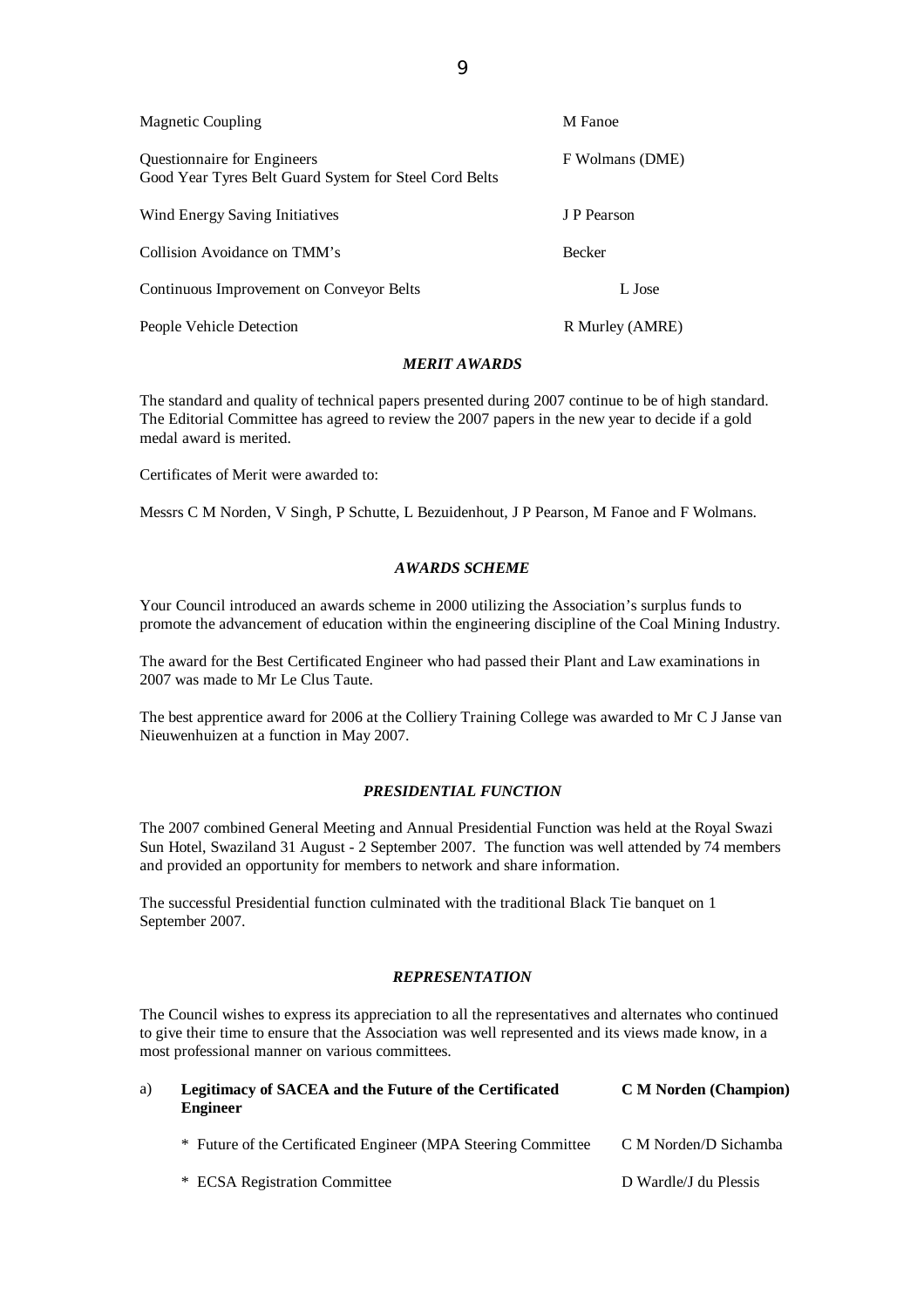|    | Sub-Committees<br>$\ast$                                                     | Various Representatives                                    |
|----|------------------------------------------------------------------------------|------------------------------------------------------------|
|    | * ECSA Joint Implementation Committee<br>* MQA/SGB<br>* ESGB<br>* SGG (ECSA) | D Wardle<br>D Sichamba<br><b>SACMA/AMRE</b><br>J P Pearson |
|    | * ECSA Accreditation Committee for Tertiary Education                        | D Wardle                                                   |
|    | * SACEA Accreditation Committee (CPD)                                        | J J du Plessis/D E Wardle                                  |
|    | * Improve Interaction with DME                                               | Z A Botha/G Q Gething/<br>I M Williams                     |
|    | * Communication with Mining Houses (Head of Engineering)                     | President                                                  |
| b) | <b>Membership Value</b>                                                      | L D Botha                                                  |
|    | * Membership Applications                                                    | Z A Botha                                                  |
|    | * Website                                                                    | H Zwart/I M Williams                                       |
|    | * Newsletter                                                                 | Secretary                                                  |
| i) | <b>She Performance in Mines</b>                                              | <b>Vice-President</b><br>(Champion)                        |
|    | * Occupational Health and Safety Policy Committee (OH&SPC)                   | Z A Botha/M J Lourens                                      |
|    | * Annual Safety Workshop                                                     | L D Botha                                                  |
|    | Coalsafe<br>$*$                                                              | Z A Botha                                                  |
|    | COPS (Standardisation)<br>$*$                                                | Z A Botha                                                  |
|    | <b>SACMA Safety Forum (Feedback)</b><br>$\ast$                               | M J Lourens                                                |
|    | * Engineering Expert Panel (SIMRAC)                                          | R Power                                                    |
|    | $SANS - 868 - Part 2/3$<br>$*$                                               | M J Lourens                                                |
|    | SANS 10142 Part 2<br>$*$                                                     | H Zwart                                                    |
|    | <b>SANS 10108</b><br>$*$                                                     | H Zwart                                                    |
|    | <b>Flameproof Certificates</b>                                               | J J du Plessis                                             |
|    | <b>SIMRAC</b>                                                                | Z A Botha                                                  |
|    | SANS 1438 (Cap lamps)<br>$\ast$                                              | H Zwart                                                    |
|    | SANS 1489 (Underground trialing cable, plugs + sockets)<br>$\ast$            | H Zwart                                                    |
|    | SANS 10086 Part 1 (Equipment in Hazardous Areas)<br>∗                        | H Zwart                                                    |
|    | SANS 10086 Part 2 and 3<br>$*$                                               | H Zwart                                                    |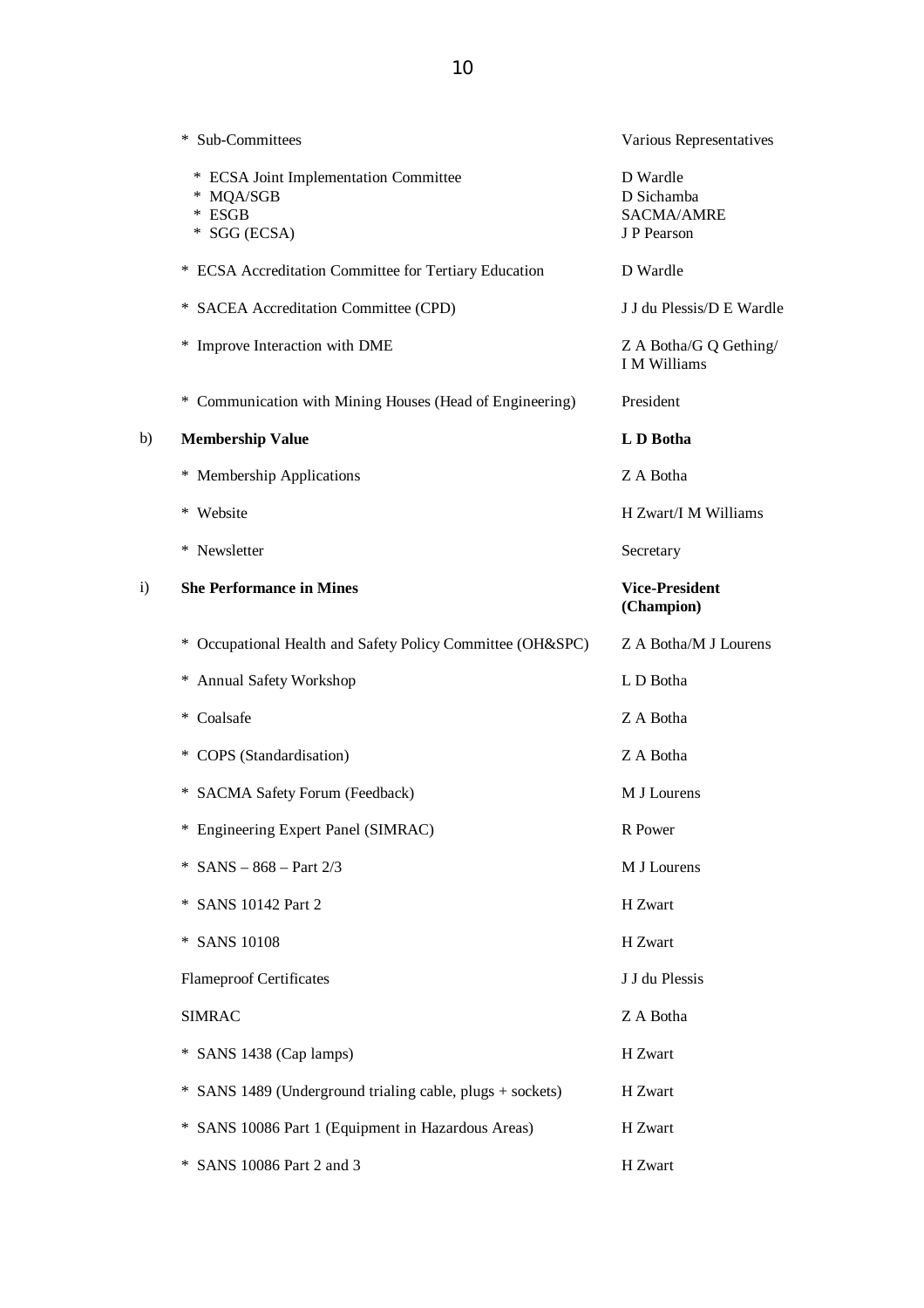|      | * SANS 1654 (Battery Vehicles)           | H Zwart                                 |
|------|------------------------------------------|-----------------------------------------|
| ii)  | <b>Technical Professionalism</b>         | <b>J P Pearson (Champion)</b>           |
|      | * Development and Training               | Z A Botha/A Eckard                      |
|      | * CTC                                    | Z A Botha/J J du Plessis                |
|      | * Commission of Examiners                | J P Pearson                             |
|      | * CM&EE                                  | Z A Botha                               |
|      | * Technical Reference Group 26           | J P Pearson                             |
|      | * JOY Liaison                            | D E Wardle                              |
|      | * Regional Meeting<br>* North<br>* South | P E Mojalefa<br><b>B</b> de Kock        |
|      | * Opencast Users                         | G Gething                               |
|      | * Underground Users                      | L Kilian                                |
|      | * Plant Users                            | M J Lourens                             |
|      | * Technical Visits                       | P E Mojalefa/D E Wardle                 |
|      | * Technical Symposium                    | S W J van Wyk/Z A Botha                 |
|      | * Papers and Presentation (Editorial)    | Z A Botha/J P Pearson/<br>S W J van Wyk |
|      | * Awards Committee                       | Z A Botha/J P Pearson/<br>S W J van Wyk |
|      | * Flameproof Association (SAFA) and EPA  | H Zwart/M J Lourens                     |
| iii) | <b>Funding</b>                           | L D Botha (Champion)                    |
| iv)  | MINING HOUSE CO-ORDINATORS               |                                         |
|      | Sasol<br><b>BECSA</b><br>Xstrata Coal    | C M Norden<br>H Phyoos<br>D Sichamba    |

11

## *WEBSITE*

Exxaro Coal L Kilian Total Coal Mercy and Mercy and Mercy and Mercy and Mercy and Mercy and Mercy and Mercy and Mercy and Mercy and Mercy and Mercy and Mercy and Mercy and Mercy and Mercy and Mercy and Mercy and Mercy and Mercy and Mercy and M

Other Small Mines

The Association's website is operational and updated regularly. The website gives members valuable information on Association's activities as well as contact details for representatives on Council and other Committees. The address is [www.sacea.org.za](http://www.sacea.org.za)

## *GOLF DAY*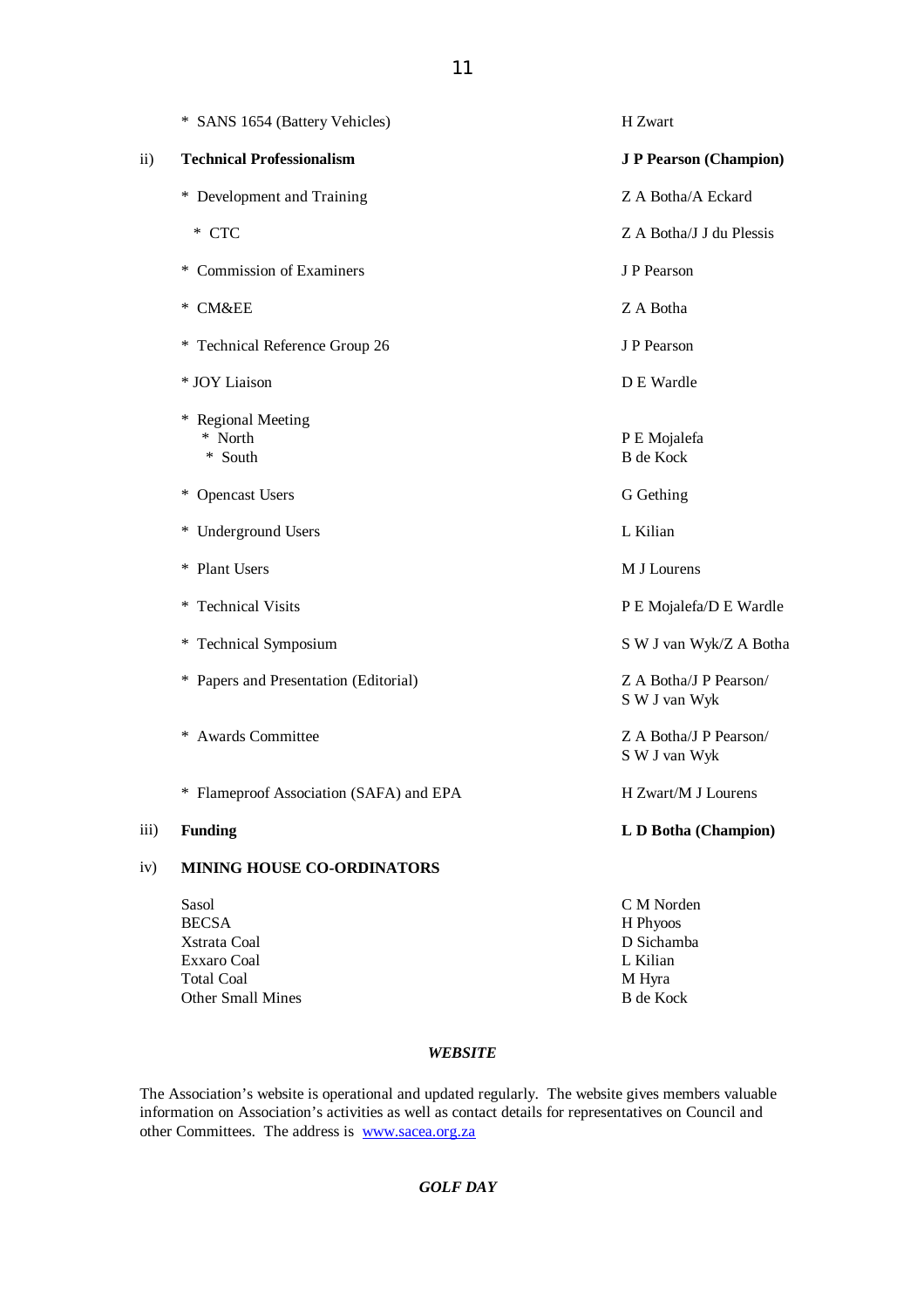12

The Association again hosted a highly successful golf day at Graceland during October. Council wished to place on record its thanks to Mr L D Botha for the organisation of the event and the sponsors who generously supported the occasion.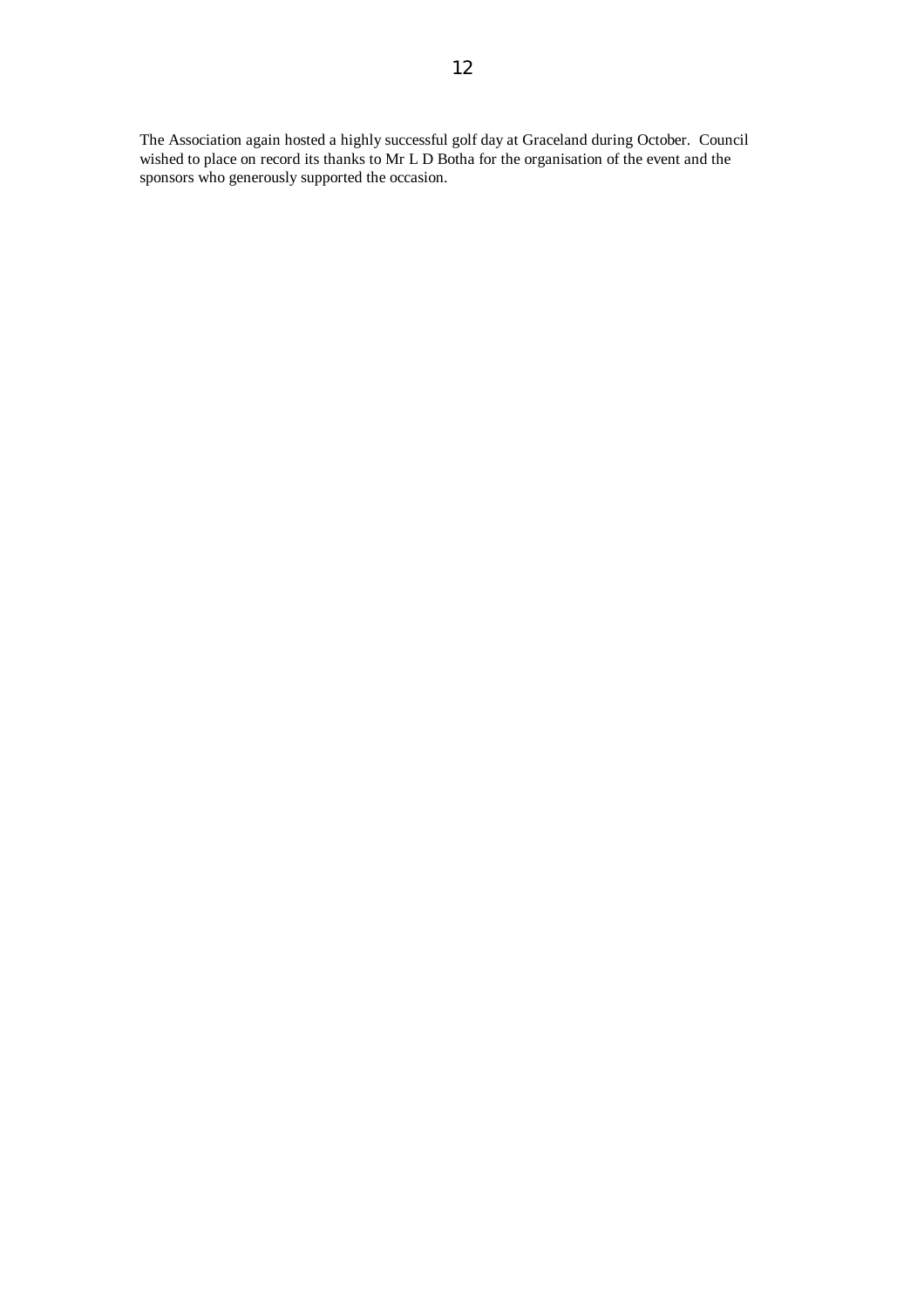### *JOINT SACEA/AMRE GENERAL MEETING*

A joint SACEA/AMRE General Meeting was held on 14 August 2007 at Cullinan Mine. This is proving to be a very popular interaction between the two Associations.

Two presentations were made

- People Vehicle Detection by R Morley (AMRE)
- Continuous Improvement on Conveyor Belts by L Jose (SACEA)

Two technical visits were undertaken to

- Underground Visit to Trackless Workshop
- Protection Service (Security Control) and Slimes Dam Visit

### *TECHNICAL SYMPOSIUM*

A technical symposium, "Value Adding Through Technological Innovation" was held on 12 April 2007. Papers presented were:

| Structural Inspection and Maintenance Management for<br><b>Shafts and Conveyances</b> | G Kruger (Anglo Technical)                   |
|---------------------------------------------------------------------------------------|----------------------------------------------|
| Tractor Trailer Combination Braking and Safety                                        | P Schutte (Sasol Mining)                     |
| The Use of Strain Memory Alloys in Structural Health<br><b>Monitoring Systems</b>     | B Verijenko (University of Kwazulu<br>Natal) |
| CM Noise and Dust Reduction                                                           | C Veldman (Joy)                              |
| People Vehicle Detection System                                                       | R Murley (Xstrata Alloys)                    |
| <b>Tyre Safety Management</b>                                                         | H Wessels (Quality Tyres)                    |

A technical symposium will be held on 13 April 2008. This will be an ideal opportunity to showcase the technical knowledge of members of the Associations and will give the opportunity to share knowledge and network. ECSA continuous professional development credits will be awarded.

## *CONCLUSION*

In conclusion I wish to express my appreciation to all members for their continued support and invaluable input throughout the past year. To the Council for the arrangements made for the SACEA golf day and for the organisation made for the safety seminar. Both these events were very successful and a credit to the enthusiasm and passion of the Association. To my Secretary and the Association Secretary and his staff for their valuable assistance and guidance throughout the year and for the professional manner in which the affairs of the Association have been administered.

## **S W J VAN WYK PRESIDENT**